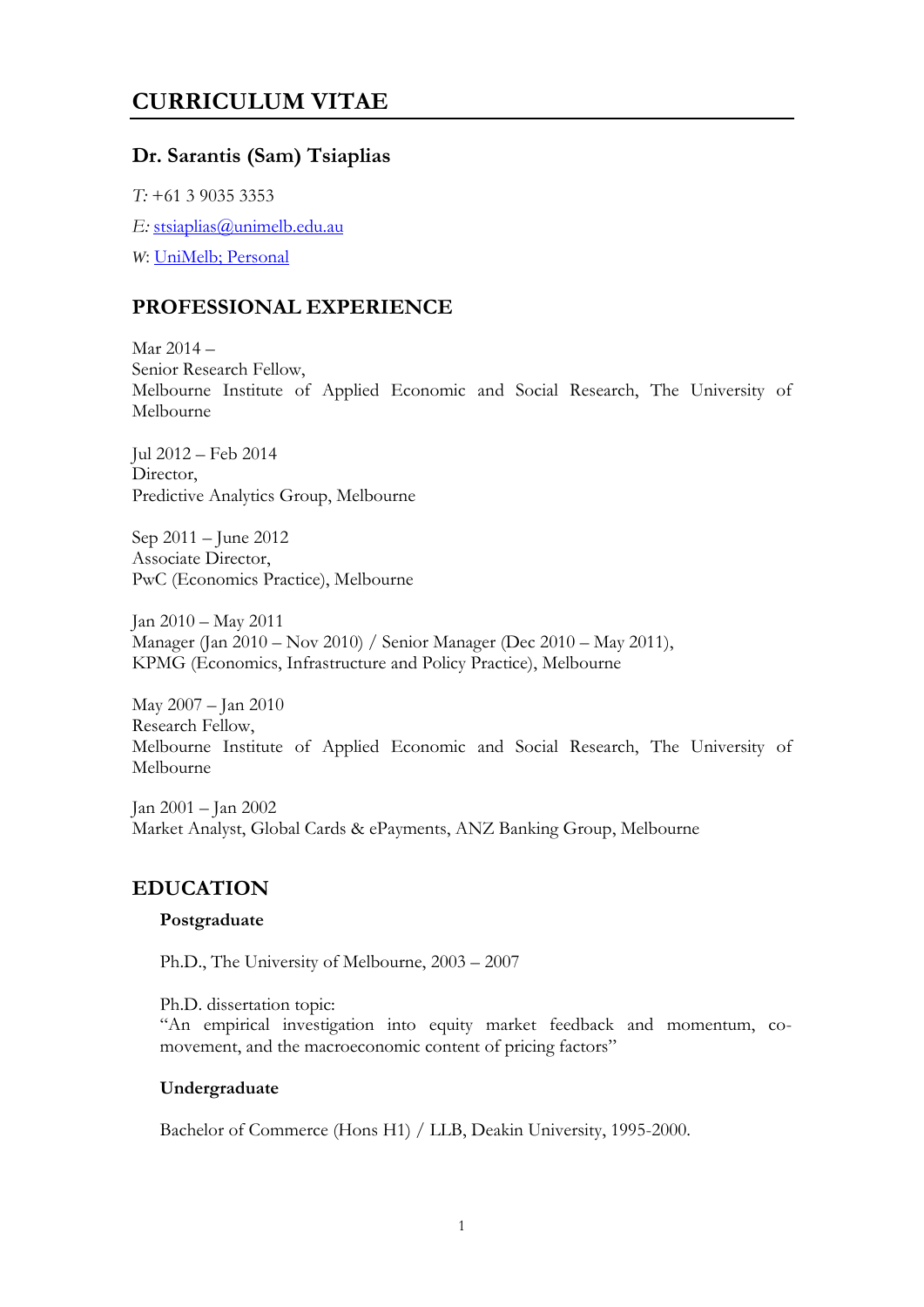### **PUBLICATIONS**

#### **Refereed Journal Articles**

- 1. Tsiaplias, S., (2020), Time-Varying Consumer Disagreement and Future Inflation, *Journal of Economic Dynamics and Control*, forthcoming. [ABDC ranking: A\*]
- 2. Chua, C.L. and Tsiaplias, S. (2019), "Information flows and stock market volatility", *Journal of Applied Econometrics*, 34(1), 129-148. [ABDC ranking: A\*]
- 3. Lim, G.C. and Tsiaplias, S. (2019), "Household Income Requirements and Financial Conditions", *Empirical Economics*, 57(5), 1705-1730. [ABDC ranking: A]
- 4. Lim, G.C. and Tsiaplias, S. (2018), "Interest Rates, Local Housing Markets and House Price Over‐reactions", *Economic Record*, 94(S1), 33-48. **\* Awarded: Best Paper in the Economic Record for 2018** [ABDC ranking: A]
- 5. Chua, C.L. and Tsiaplias S., (2018), "A Bayesian model of time-varying cointegration and cointegrating rank", *Journal of Business and Economic Statistics*, 36(2), 267-277. [ABDC ranking: A\*]
- 6. Lim, G.C., Chua, C.L. and Tsiaplias, S. (2013), "Bank and Official Interest Rates: How Do They Interact over Time?" *Economic Record*, 89(285), 160-174. [ABDC ranking: A]
- 7. Chua, C.L., Suardi, S. and Tsiaplias, S. (2013), "Predicting short-term interest rates using Bayesian model averaging: Evidence from weekly and high frequency data", *International Journal of Forecasting*, 2013, 29(3), 442-455. [ABDC ranking: A]
- 8. Chua, C.L. and Tsiaplias, S. (2013), "A multivariate GARCH model incorporating the direct and indirect transmission of shocks", *Econometric Reviews*, 32(2), 244-271. [ABDC ranking: A]
- 9. Chua, C.L., Suardi, S. and Tsiaplias, S. (2012), "An impulse-response function for a VAR with multivariate GARCH-in-Mean that incorporates direct and indirect transmission of shocks", *Economics Letters*, 117(2), 452-454. [ABDC ranking: A]
- 10. Tsiaplias, S. (2012), "The macroeconomic content of international equity market factors", *Quantitative Finance*, 1709-1721. [ABDC ranking: A]
- 11. Lim, G.C., Chua, C.L. and Tsiaplias, S. (2012), "A latent variable approach to forecasting the unemployment rate", *Journal of Forecasting*, 31(3), 229-244. [ABDC ranking: A]
- 12. Chua, C.L. and Tsiaplias, S. (2011), "Predicting Economic Contractions and Expansions with the Aid of Professional Forecasts", *International Journal of Forecasting*, 27(2), 438-451. [ABDC ranking: A]
- 13. Chua, C.L. and Tsiaplias, S. (2009), "Can Consumer Sentiment and its Components Forecast Australian GDP and Consumption?" *Journal of Forecasting*, 28(8), 698-711. [ABDC ranking: A]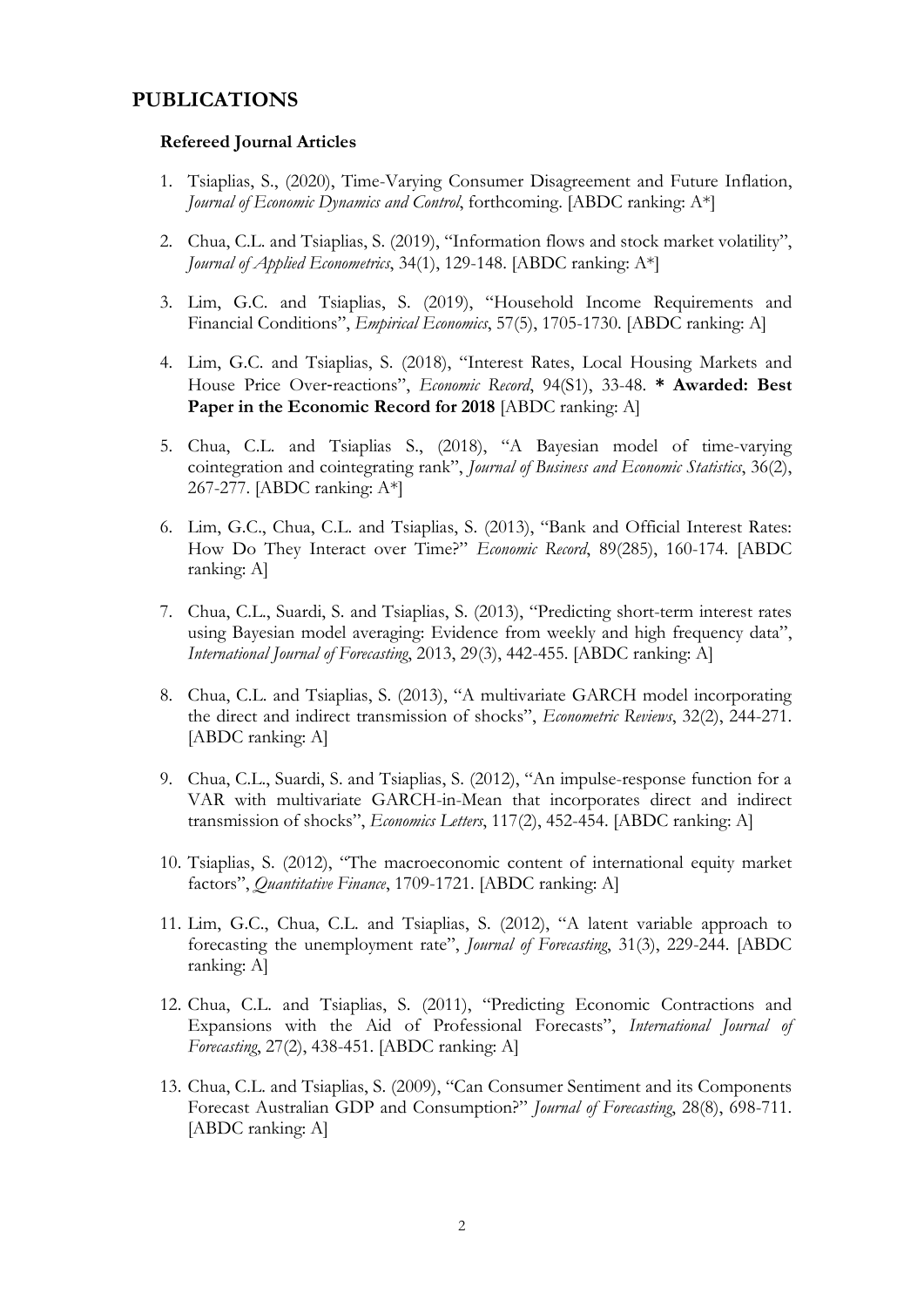- 14. Lim, G.C., Dixon, R. and Tsiaplias, S. "Phillips Curve and the Equilibrium Rate of Unemployment", *Economic Record*, 85(271), 371-382. [ABDC ranking: A]
- 15. Tsiaplias, S. (2008), "Factor estimation using MCMC-based Kalman filter methods", *Computational Statistics and Data Analysis*, 2008. [ABDC ranking: A]

#### **Refereed publications focusing on Australian macroeconomic conditions**

- 16. "The Australian Economy in 2019-20: Slower growth, record low interest rates and a changing housing landscape", *Australian Economic Review*, forthcoming (with Jiao Wang).
- 17. "The Australian Economy in 2015–16: Uncertainties and Challenges", *Australian Economic Review*, 2016, 49(1), 5-19 (with Tim Robinson, Viet Nguyen).
- 18. "The Australian Economy in 2014–15: An Economy in Transition", *Australian Economic Review*, 2015, 48(1), 1-14, (with Tim Robinson, Viet Nguyen).
- 19. Review of the Australian Economy: 2009-10: On the road to recovery", *Australian Economic Review*, 2010, 43(1), 1-11, (with Guay Lim, Chew Lian Chua, Edda Claus).
- 20. "Forecasting Australian macroeconomic time series with a large variable set", *Australian Economic Papers*, 2010, 49(1), 44-59, (with Chew Lian Chua).
- 21. "Review of the Australian Economy 08/09", *Australian Economic Review*, 2009, 42(1), (with Guay Lim, Chew Lian Chua, Edda Claus).
- 22. "The CPI and other measures of Australian inflation", *Australian Economic Review*, 2008, 41(1), 105-113.

#### **Book contributions**

Tsiaplias, S. (2009), Co-movement and Integration among developed European Equity Markets. In Andrikopoulos P. (Ed), *Contemporary Issues of Economic and Financial Integration: A Collection of Empirical Work*, Chapter 8, Athens: ATINER (ISBN: 978-960- 6672-57-6.

#### **Australian studies, products and reports related to engagement**

Tsiaplias, S., 2020, 'How to reduce household financial stress during COVID-19?', Melbourne Institute Research Insights No. 05/20.

Melbourne Institute Monthly Inflation Gauge (monthly from 2014 to present).

Melbourne Institute Consumer Inflationary and Wage Expectations Report (monthly from July 2019 to present).

Melbourne Institute Nowcasting of the Australian Economy (monthly from January 2020)

Melbourne Institute Consumer Inflationary Expectations Report (monthly from 2014 to June 2019).

Melbourne Bulletin of Economic Trends (quarterly from 2017 to 2019)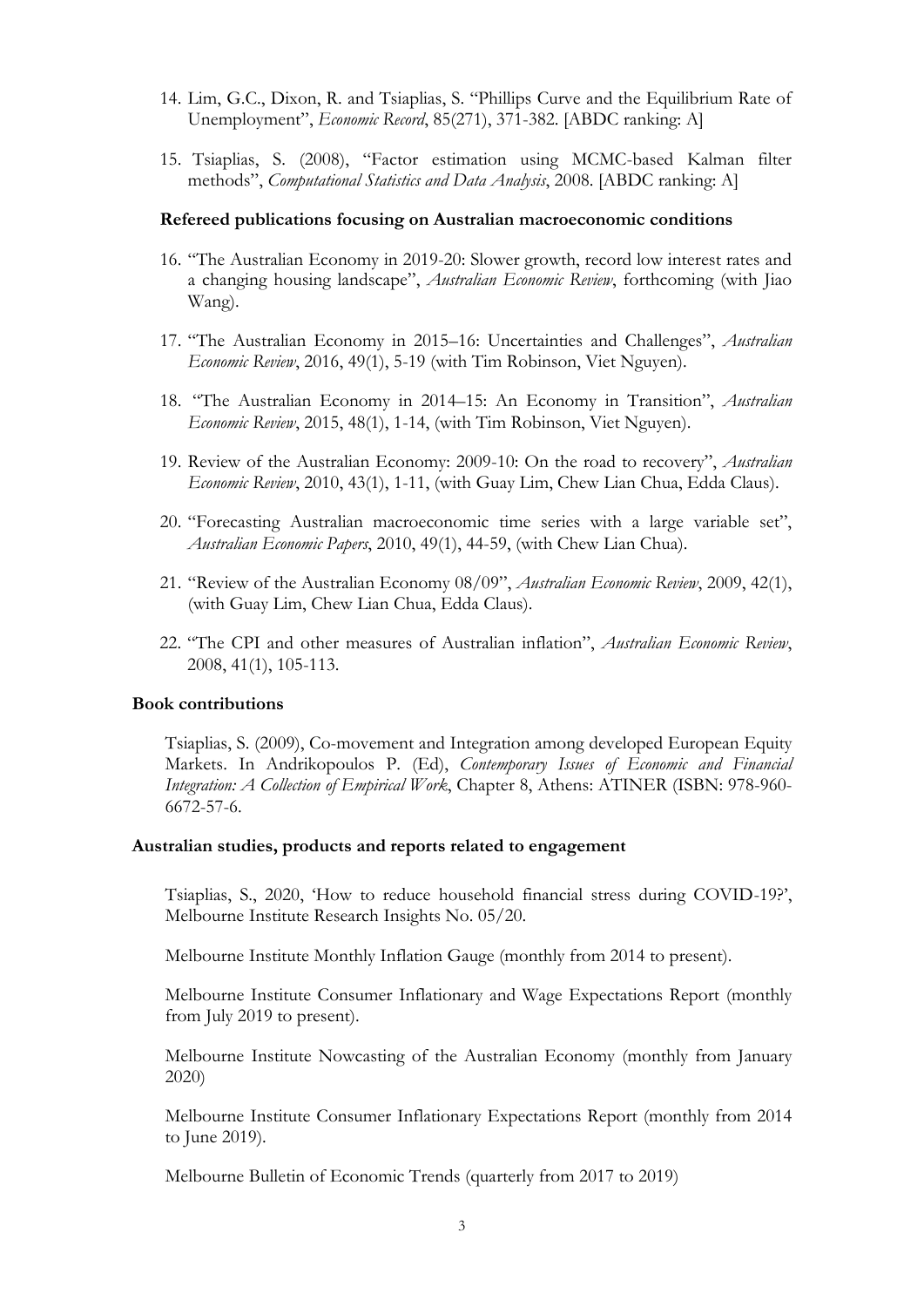"Housing affordability: How important is the lending rate?" January 2016, Melbourne Institute Policy Brief 1/16, (with G. Lim).

"Is the Australian Budget Deficit Sustainable?" April 2015, Melbourne Institute Policy Brief 2/15, (with G. Lim and V. Nguyen).

### **PAPERS UNDER SUBMISSION AND WORK-IN-PROGRESS**

- Tsiaplias, S. The welfare implications of unobserved heterogeneity (revise and resubmit)
- Tsiaplias, S. The formation of inflation expectations: New evidence on the role of individual income changes
- Chua, C.L. and Tsiaplias, S., Quantifying time-varying inflation and output targeting.
- Lim, G.C., Nguyen V.H. and Tsiaplias, S., Australian Wage Growth: Evidence from a Multi-Sector Model.
- Lim G.C., Tsiaplias, S. and Zeng, Q., Investor expectations and trading preferences: Does Mean-Variance utility suffice.

## **TEACHING**

- 2019 Financial Econometrics, University of Melbourne (ECOM40004/ ECOM90011) [1/3 of the course]
- 2018 Macroeconometrics, University of Melbourne (ECOM40003/ECOM90007)  $[1/3$  of the course]

### **PHD SUPERVISION**

▪ Christian William Innes Rhind (co supervisor with R. Wilkins) – Examining the marginal propensity to consume of Australian households using microdata.

## **RESEARCH GRANTS**

- University of Melbourne Faculty of Economics Research Grant to investigate housing affordability,  $(2014)$ , \$10,000.
- University of Melbourne Faculty of Economics Research Grant on international economic co-movement and the transmission of economic conditions (2009), \$12,000.
- Australia Centre for Financial Studies Research Grant to investigate the relationship between official interest rates and bank interest rate setting behaviour (2008/09), \$12,000 (joint with Guay Lim, C.L. Chua).
- University of Melbourne Faculty of Economics Research Grant to investigate volatility in exchange rates (2008), \$15,000.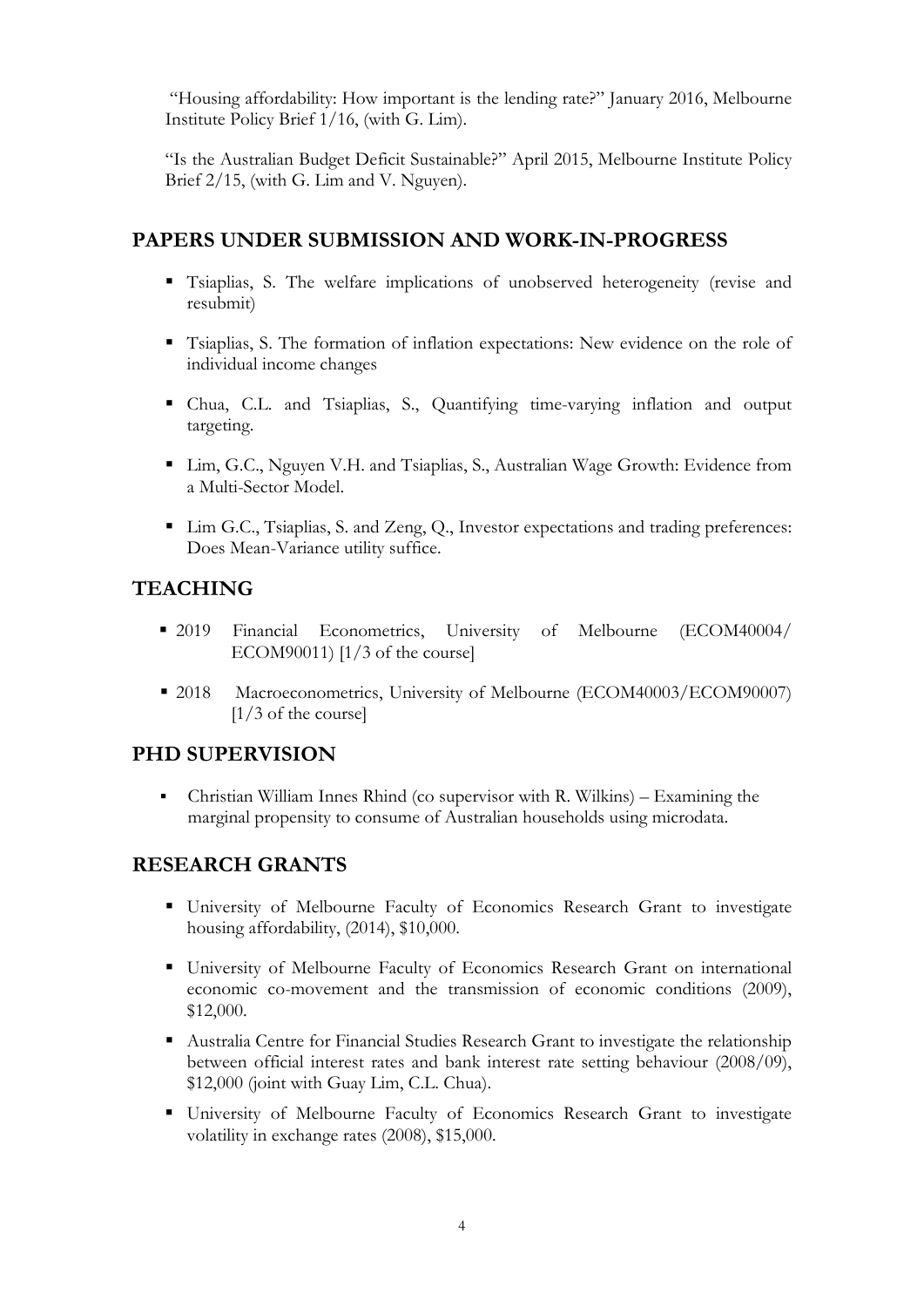▪ University of Melbourne Early Career Grant to investigate the behavioural properties of equity markets (2007), \$16,000.

### **PRESENTATIONS AND MEDIA**

- **■** Interview on household financial stress during COVID-19 with the Australian Financial Review, 30 April 2020
- **EXECUTE:** Interview with the Australian Property Investor magazine on household mortgage stress during COVID-19, 28 April 2020.
- **I** Interview with Neos Kosmos newspaper on the economic implications of COVID-19 (22 April 2020)
- Listed as an 'Australian Property Experts and Influencer' on the Australian Property Investor Magazine website.
- **EXECUTE:** Interview with the Australian Property Investor magazine on the house price impact of COVID-19, 26 Mar 2020
- **EXECUTE:** Interview with the Australian Property Investor magazine on the domestic housing market, 6 March 2020.
- **EXECUTE:** Interview with the Australian Property Investor magazine on the domestic housing market, 12 Feb 2020.
- Media interview with the New Daily on Australian inflation (Why is some inflation good for the economy?), 13 Jan 2020.
- **•** Presented at the Australasian Banking and Finance Conference 2019 Dec 16-18, Sydney, "Investor expectations and trading preferences."
- Opinion piece on stimulating the economy when rates are already low in CPA Australia's INTHEBLACK magazine (distributed to approx. 157,000 members of Australia's largest accounting body, CPA Australia), November 2019
- Interview regarding global bond yields, "What do falling bond yields mean for investors?", 5 August 2019
- Interview with ABC radio on Australian interest rates, 3 July, 2019.
- Presented at the IAAE 2019, June 25-28, Cyprus, "Measuring Australian shareholder expectations"
- Discussion on 2019 Federal Budget on The University of Melbourne's ElectionWatch platform, [https://electionwatch.unimelb.edu.au/articles/australia](https://electionwatch.unimelb.edu.au/articles/australia-votes-2019-the-budget)[votes-2019-the-budget](https://electionwatch.unimelb.edu.au/articles/australia-votes-2019-the-budget)
- **•** Interview: "Striking a balance in the Australian property market", 28 March
- Video discussion on key issues surrounding the 2019 Federal budget. The video was disseminated across all UoM web and social media platforms.

```
e.g.: www.youtube.com/watch?v=TKCgOki3eKc
```
- **•** Presented at the Australasian Banking and Finance Conference 2018 Dec 13-15, Sydney, "Information flows and stock market volatility"
- Presented at IAAE 2018 June 26-29, Montreal, "What do consumers know about prices?"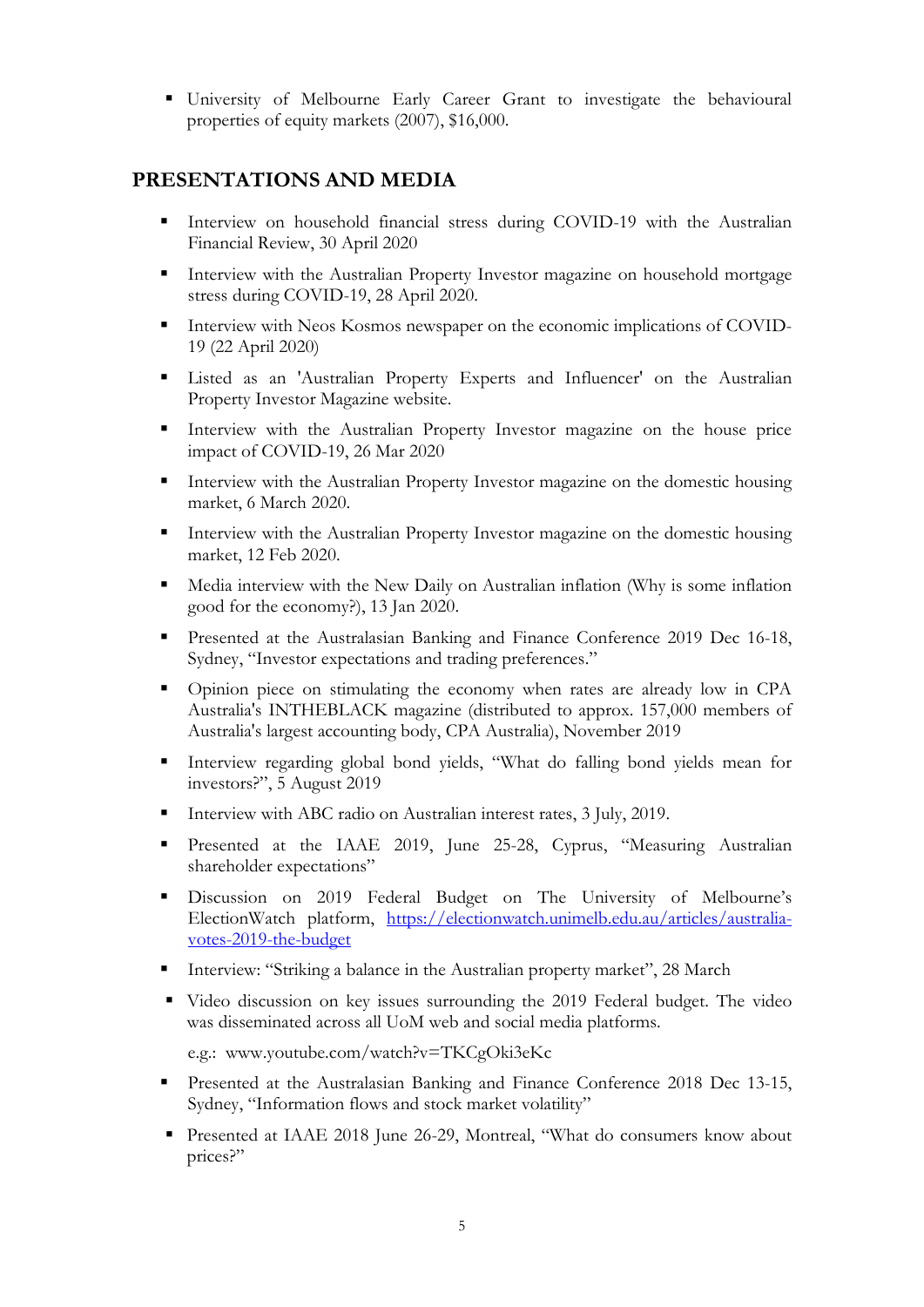- Interview for the UoM Pursuit platform on the macroeconomic implications of the 2018/19 Federal Budget, 9 May 2018
- Interview with The Age/Domain on house price growth, 26 April 2018
- Presented at IAAE 2017 June 26-29, Japan, "International evidence on the Fisher relation"
- Presented at ACE 2017 July 19-21 Sydney, Interest Rates, Local Housing Markets and House Price Over-reactions: Implications for Financial Stability
- Pursuit opinion piece on threats and opportunities for the 2017 Commonwealth budget (https://pursuit.unimelb.edu.au/articles/sleepwalking-into-a-deficitexperiment).
- **•** Presented on news transmission and volatility at CFE 2016 (Dec 9-11 2016, Seville)
- Conversation article: Budget explainer: the structural deficit and what it means, April 2016

[http://theconversation.com/budget-explainer-the-structural-deficit-and-what-it](http://theconversation.com/budget-explainer-the-structural-deficit-and-what-it-means-57437)[means-57437](http://theconversation.com/budget-explainer-the-structural-deficit-and-what-it-means-57437)

- Presented on Income requirements and income support policies at the Department of Social Services Longitudinal Data Conference 2016 (Oct 25-27, 2016, Canberra).
- Exchange article: Locked Out: How The Great Australian Dream Hit Reality, August/Winter edition 2016, with Guay Lim.
- Contributor to University's Pursuit media platform regarding the implications of the Federal Budget, May 3 2016.
- Household Financial Stress Thresholds, 23 November 2015, Southern Economic Conference 2015, New Orleans.
- Conversation article: Explainer: The term structure and long term government bond yields, Mar 2015

[http://theconversation.com/explainer-bond-yields-and-what-they-tell-us-about](http://theconversation.com/explainer-bond-yields-and-what-they-tell-us-about-the-economy-39306)[the-economy-39306.](http://theconversation.com/explainer-bond-yields-and-what-they-tell-us-about-the-economy-39306)

▪ Conversation article: Explainer: the G20, financial risk and the push for 'bail ins', Nov 2014

[http://theconversation.com/explainer-too-big-to-fail-and-the-push-for-bail-ins-](http://theconversation.com/explainer-too-big-to-fail-and-the-push-for-bail-ins-32362)[32362.](http://theconversation.com/explainer-too-big-to-fail-and-the-push-for-bail-ins-32362)

- A model of time-varying cointegration and cointegrating rank, Melbourne Bayesian Econometrics Workshop, June 2014.
- Statistical analysis of housing affordability, Presentation for the Council of Australian Governments (COAG), 2011.
- The interest rate setting behaviour of banks: evidence from Australia and the US, 14th Finsia-Melbourne Centre for Financial Studies Banking and Finance Conference, Melbourne, 2009.
- Co-movement and integration among developed equity markets, 3rd International Symposium on Economic Theory, Policy and Applications, ATINER, Athens, 2008.
- Numerous media interviews (print, radio and television) pertaining to Australian economic conditions and inflationary conditions (with the Australian Financial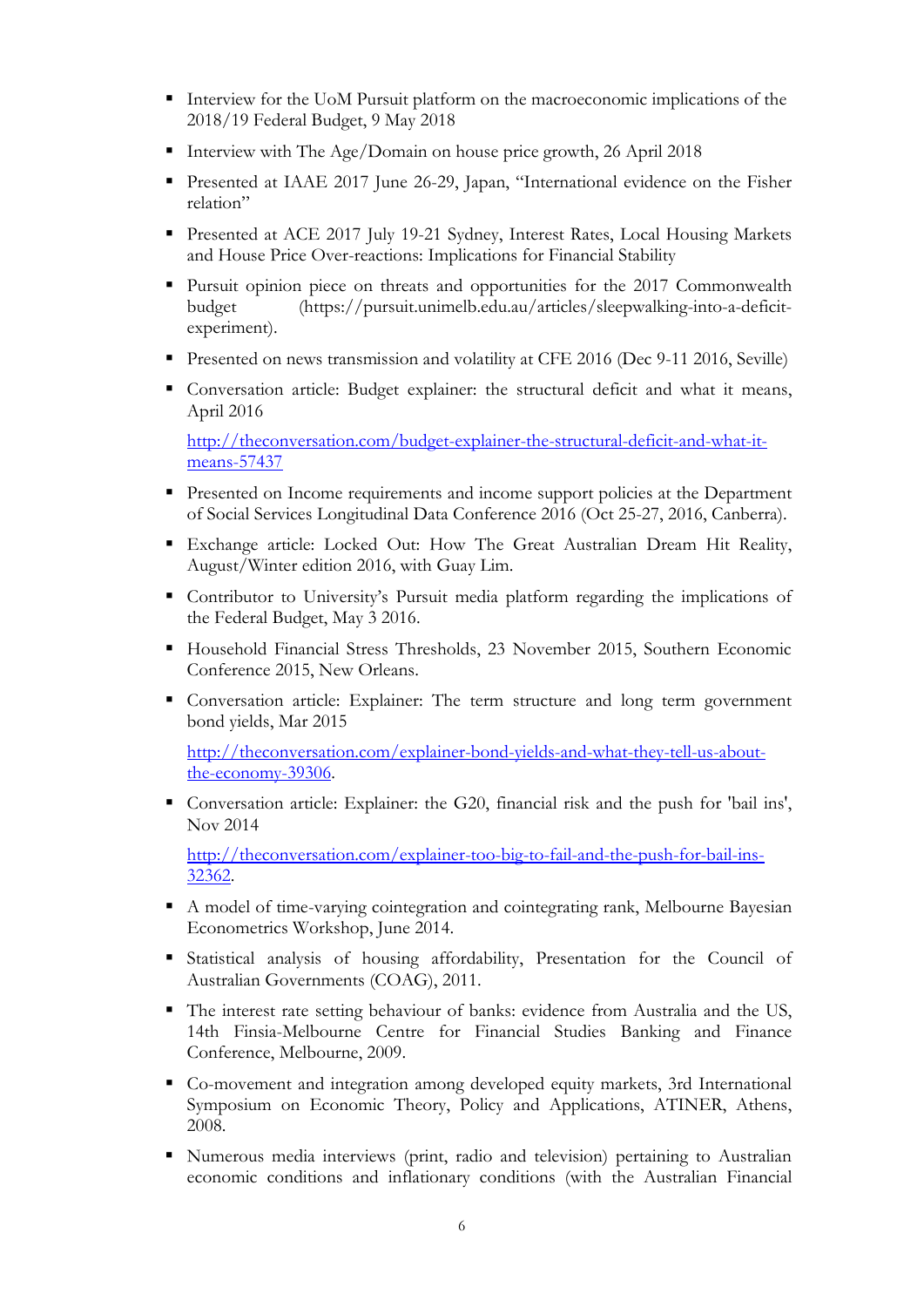Review, SBS Nightly News, ABC Radio, Associated Press, The Sydney Morning Herald, Sky Business News, The Age and other media organisations).

## **MAJOR CONSULTING ENGAGEMENTS & CONTRACT RESEARCH**

- *Victorian Auditor-General's Office Review of Department of Treasury and Finance economic forecasts and forecasting models, 2008, 2009, 2014, 2015, 2016 and 2020 (pending)*. Part of the Melbourne Institute Macroeconomics team that undertook a series of independent reviews (for VAGO) of the appropriateness of the Department of Treasury and Finance economic forecasts (and the underlying forecasting models) used to derive the projections in the Victorian State Budgets. Also reviewed the appropriateness of the equations and assumptions of the Department of Treasury and Finance tax (land) forecasting models used to forecast stamp duty revenue.
- *Commonwealth Bank of Australia – Development of indices of financial well-being, 2017/18*. Core member of MI team that obtained an initial contract with the CBA to develop measures of financial well-being. This involved the use of survey and banking data to develop measure of financial wellbeing. It has also led to ongoing work undertaken by the MI to further develop such indices.
- *Department of Justice (VIC) ESTA Demand and Funding Model, 2013.* Developed a large-scale demand and costing model for Victoria's call and dispatch emergency services system (across all call and dispatch event types and all service providers). The engagement involved analysis of the inter-relationship between ESTA's demand, workforce requirements and cost structure, and derivation of a formula for establishing the quantum of funding provided by Victorian Emergency Services Organisations (Victoria Police, Ambulance Victoria, Metropolitan Fire Brigade, Country Fire Authority and the State Emergency Service). The analysis was presented to a range of bodies, including the Emergency Services Heads of Agencies Committee and senior management at DoJ, ESTA and the Emergency Services Organisations.
- *Wesfarmers (Target Australia) – Development of a pricing scenario toolkit, 2012.* Led the analysis stream (incorporating econometric and statistical research and modelling) of a large-scale pricing scenario toolkit for Target Australia. This was a major project for PwC's analytics team and constituted a significant investment by senior Target executives in Target's use of data to assist in discounting and promotional activities. The underlying model allowed Target to assess the marginal impact of seasonal, weather, geographic, pricing and promotional factors on consumer demand for a range of products.
- *Wesfarmers (Target Australia) – Demand and scenario modelling, 2012*. The engagement involved extensive economic modelling of demand and pricing for Target products covering all States/Territories and 8000 product classes. I supervised a team of PwC analysts in development of a model of consumer demand for Target products, estimation of cross-price elasticities, and assessment of the impact of seasonal and regional/geographic factors on price elasticities.
- *Telstra – Sensis performance improvement, 2012*. I undertook economic analysis and modelling of revenue for Sensis' business areas taking into account demographic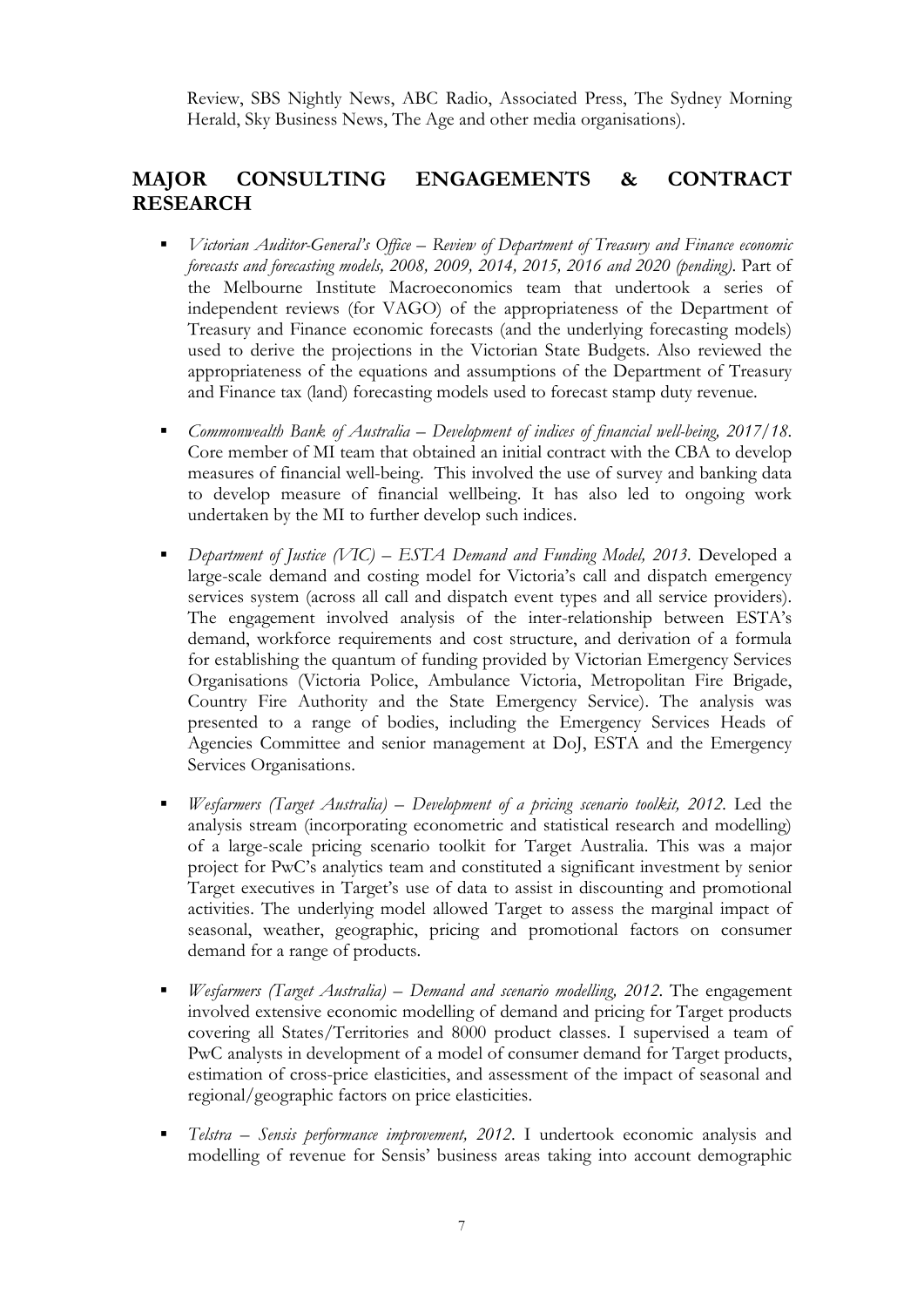and macroeconomic factors, in addition to microeconomic factors such as online/web-based competition.

- *ElectraNet – Yield curve modelling, 2012.* ElectraNet is South Australia's principal Transmission Network Service Provider (TNSP). Using an Australian dataset of BBB, BBB+ and A- rated corporate (fixed coupon, cf floating rate) bond prices, I estimated discount, (zero-coupon) yield and forward curves for BBB+ rated bonds based on spline and non-spline methods. The curves were used to assist Electranet's risk management and asset pricing functions.
- *Australian Energy Market Operator (AEMO) – Forecaster for AEMO, 2012.* Led a team that developed large scale macroeconomic and energy forecasting models for AEMO, covering each market in the NEM. Model results were used to examine the demand impact of factors such as wholesale/spot prices, network charges, retail costs, retail margins and tariffs for alternative customer segments (Mass Market,  $C&I$ ).
- *Department of Child Protection (DCP) (WA) Modelling the impact of a change to the child protection notification scheme, 2011*. Developed a large scale demand forecasting model for DCP quantifying the impact of proposed legislative changes to the WA child protection notifications scheme on both future notification numbers and service demand levels. The service demand analysis also considered the impact of the proposed changes on the WA health system.
- *Isaac Regional Council (QLD) A model of infrastructure requirements, 2011.* I was a core member of a team that developed an economic model designed to determine the Council's medium to long term infrastructure and commercial requirements in the presence of a partially transitory population associated with a temporary mining related inbound workforce. The model was used to determine the appropriate level of infrastructure investment given transitory demographic conditions generated by the presence of a temporary inbound workforce.
- *Australian Energy Market Commission (AEMC) – Energy demand and Demand Side Participation (DSP) modelling, 2011*. I was a core member of a team that examined the impact of DSP measures on energy demand (both mass market and C&I), including determining the infrastructure investment requirement associated with alternative demand levels.
- *BlueScope Steel – Development of a production micro-simulation model 2010*. I was the lead econometrician in a team that developed a large scale micro-simulation model of the BlueScope Steel production and supply processes for its aluminium and steel products. The model determined production and supply for each line and product in the presence of stochastic domestic and external demand, inter-line relations, product-specific inventory management policies, and line failure rates.
- *BlueScope Steel – Development of a market share model, 2010.* I developed a statistical model for BlueScope Steel to obtain estimates of Australian roofing material market share by type of material in the presence of partially unobserved data.
- *VicRoads – Forecasting model development and analysis, 2010*. I developed a set of demand forecasting models for the entire VicRoads transaction offering. Pursuant to the econometric analysis, I led a team that reported on the impact of economic, geographic and demographic factors on demand for alternative permits and licenses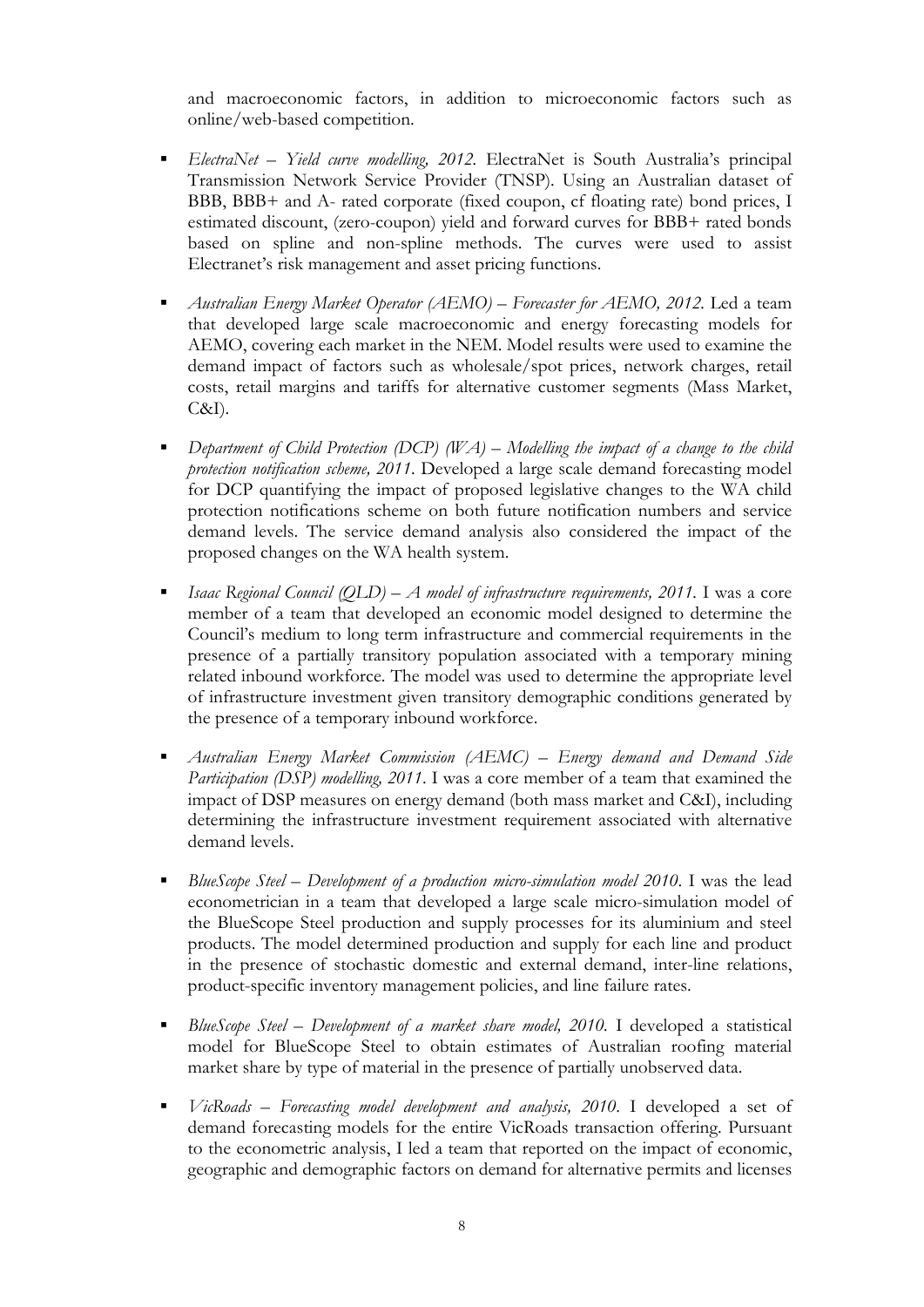provided by VicRoads. In particular, the sensitivity of demand to alternative pricing regimes was considered with the objective of determining the effectiveness of price-based controls of traffic density.

- *Department of Defence – Escalation rate modelling, 2010*. Developed a multivariate price model to estimate short and long-term escalation rates across each State and Territory for the set of price variables in the JLC (Joint Logistics Command) Operating Cost Model. The model considered macroeconomic and industry specific factors in determining inflation for a range of variables (including wage inflation).
- *Council of Australian Governments (COAG) Developing a model of housing affordability in Australia, 2010*. I led the development of a model of housing affordability based on confidential house price data obtained from the various Valuers-General. The model related house price data to national and state specific factors. The analysis culminated in a report to the COAG Reform Council that examined the relative contribution of national and state specific factors on housing affordability levels. The resulting analysis was presented to senior representatives from State governments.
- *Energex – Risk modelling, 2010.* I undertook detailed quantitative modelling of exchange rates, macroeconomic variables and commodity price variables for the Energex Commodity and Forex Variation model. The modelling examined the impact of exchange rate, macro and commodity risk on Energex's financial performance.

### **HONOURS, AWARDS, SCHOLARSHIPS**

- **Execute Paper in the Economic Record for 2018 ("Interest rates, Local Housing** Markets and House Price Over-reactions")
- Melbourne Research Scholarship, University of Melbourne, 2003-6.
- Melbourne Institute Postgraduate Scholarship, University of Melbourne, 2003-6.
- *Honours Roll Dux*, School of Accounting and Finance, Deakin University, 2000.
- **First Class Honours (H1) in Commerce, Deakin University, 2000.**

### **MEMBERSHIPS**

- Melbourne Economic Forum
- **Economic Society of Australia**
- Australasian Macroeconomics Society
- Bayesian Analysis and Modelling Group (founding member)
- **American Economic Association**
- **Econometric Society**
- International Assoc. of Applied Econometrics
- **European Economic Association**